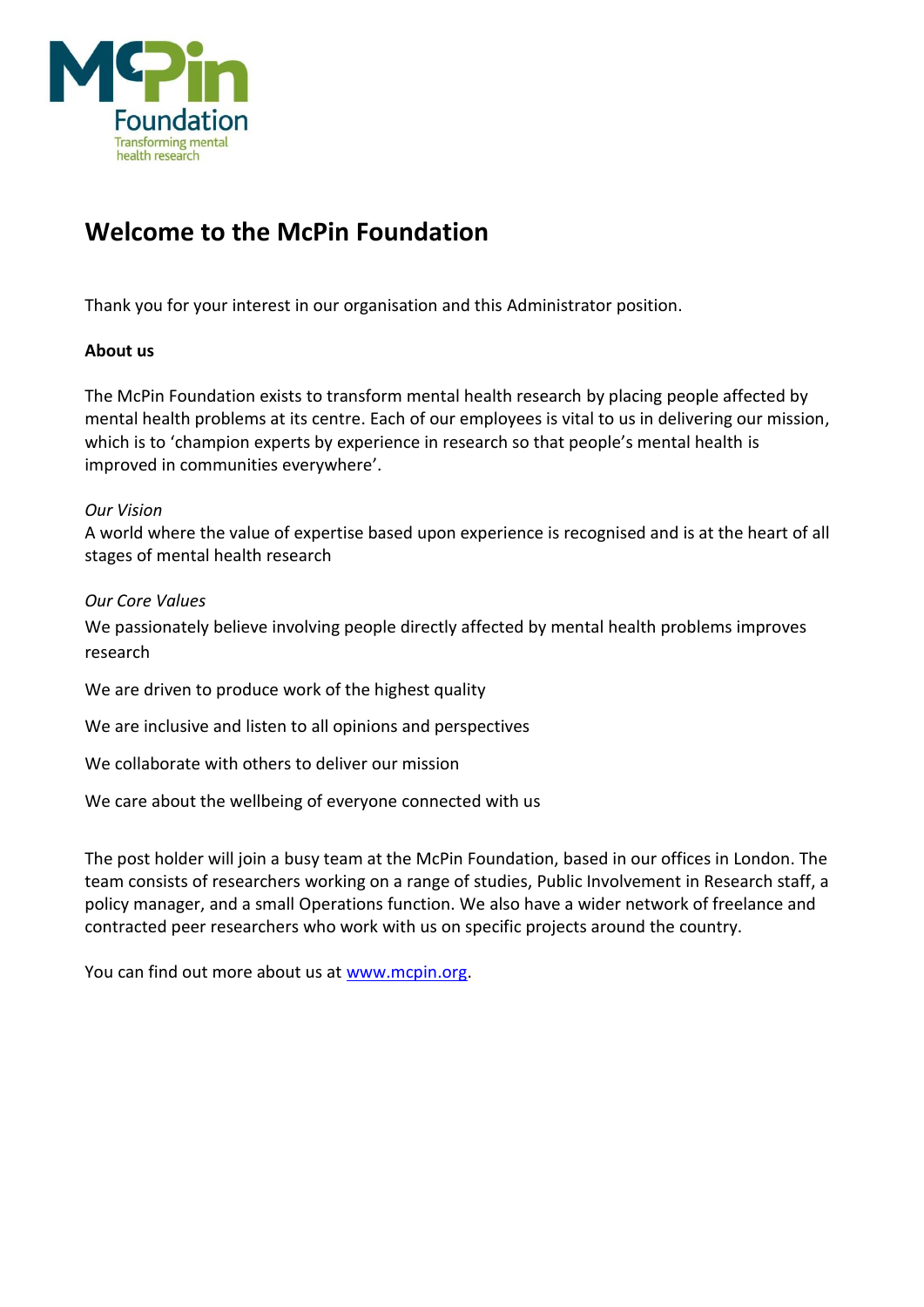

| <b>Job Description</b>                                                               |                                                                |
|--------------------------------------------------------------------------------------|----------------------------------------------------------------|
| <b>Job Title:</b>                                                                    | Prepared by:                                                   |
| Administrator                                                                        | Research Director                                              |
|                                                                                      |                                                                |
| Location:                                                                            | Closing Date: 5 <sup>th</sup> August 2016 at 17:00             |
| Head office (32-36 Loman street, London,                                             | <b>Interview Date:</b> Week commencing 15 <sup>th</sup> August |
| <b>SE1 OEH)</b>                                                                      |                                                                |
| <b>Terms and conditions</b>                                                          |                                                                |
| Hours: Full time 37.5 hours                                                          |                                                                |
| Salary FTE: Starts at £18,745.42, plus an Inner London Weighting allowance of £3,351 |                                                                |
| Holidays FTE: 25 days plus 8 public holidays and 3 additional days at Christmas      |                                                                |
| Employment status: Fixed term 2 years                                                |                                                                |
| Probationary period: 6 months                                                        |                                                                |
| Notice period: 4 weeks                                                               |                                                                |
|                                                                                      |                                                                |
| About the job                                                                        |                                                                |

We are recruiting an Administrator to join this small but ambitious mental health research charity in Southwark, London, to provide vital administrative and project support to ensure the smooth running of the head office and core functions.

We are looking for a highly organised 'people person' who will be able to carry out a range of day-today tasks including general administration and basic social media and communications tasks. The Administrator will also work to support our team of researchers, organising meetings, research related workshops and other events.

The successful candidate will be working in a busy team based within an open plan, serviced office space in London SE1 which is shared with other charities. We occupy a 12 desk space and have links with a wider network of freelance and contracted researchers. The Administrator role is vital in helping our organisation to achieve our mission of transforming mental health research. The Administrator reports to our Operations Officer who will provide regular supervision and line management support.

Because of the nature of our work, we actively encourage people with lived experience of mental health problems (personal or family/ friend) to apply.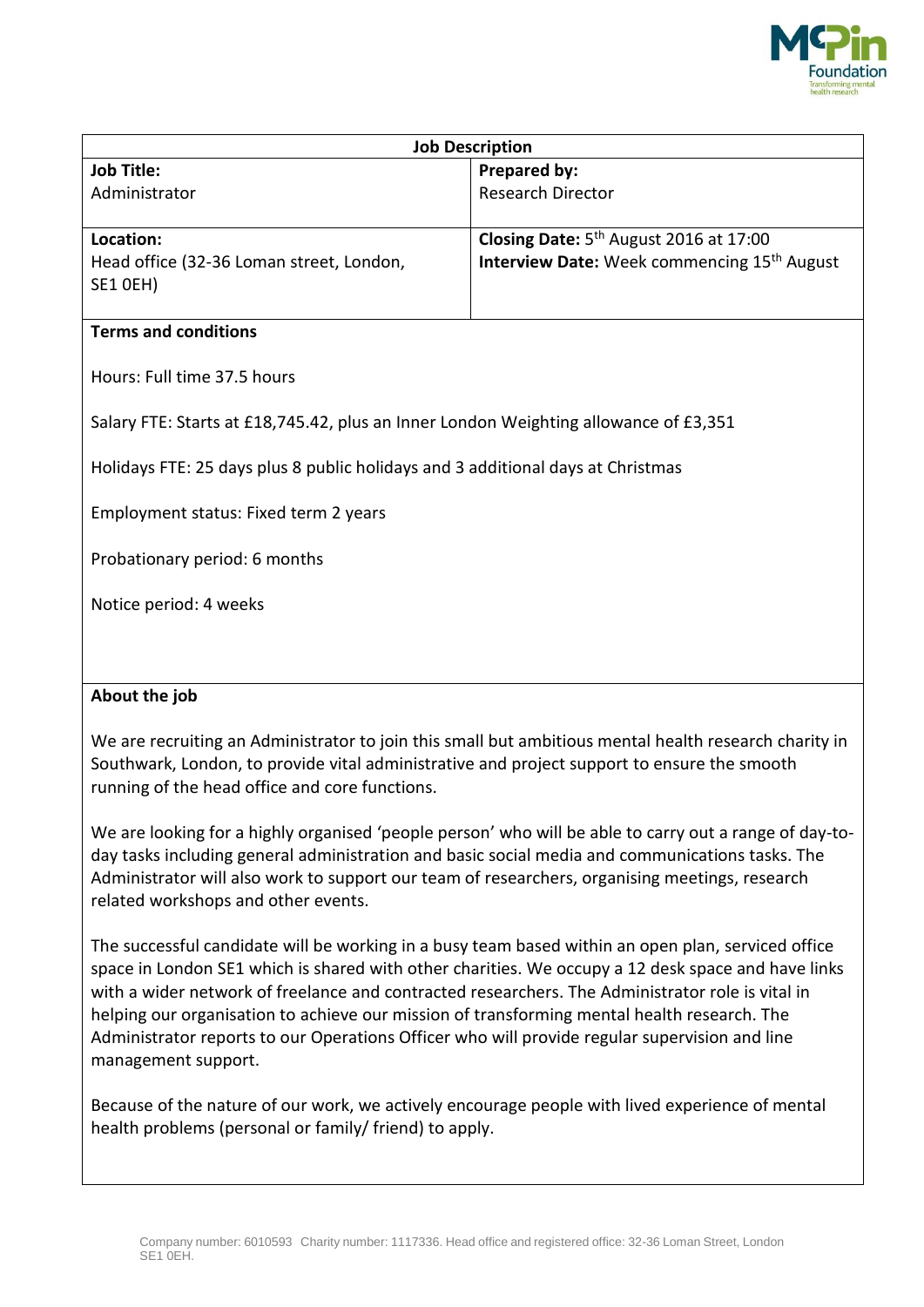

#### **Key Responsibilities**

Office administration:

• Support the Operations Officer to effectively manage and organise the office and its staff in order to ensure the smooth running of all core functions, and to help maintain and improve the current central systems where appropriate

Marketing and communications:

- Facilitate the effective promotion of the work of the McPin Foundation by ensuring communications are kept up to date and relevant. This will include coordinating and collating content for our quarterly e-newsletter, updating and monitoring the website and social media platforms (e.g. Facebook and Twitter) and coordinating the design and production of promotional materials
- Enable the smooth running of events by assisting with their organisation, and by communicating effectively with supporters, participants and the public

Project support and administration:

 Provide administrative support for research projects including ordering materials, organising mail outs, recruiting participants to consultations and note taking as required. Ensuring the smooth running of meetings, Lived Experience Advisory Panels (LEAPs), promptly process invoices and payments and, where required, help with arranging interviews, provide transcriptions and carry out data-entry.

Other:

- Comply with regulations including the Data Protection Act, as well as the McPin Foundation's policies and research governance framework, and show a commitment to personal development in order to deliver high quality work
- Undertake other duties appropriate to the grade of post as allocated by your Line Manager as part of working in a small team to deliver the McPin Foundation's mission, vision and values

The key responsibilities above give a broad outline of the functions of the post. However, these must be approached in a flexible manner. The post holder will be expected to adapt to changing circumstances and undertake other duties appropriate to the grade of post as allocated by your Line Manager, and as part of working in a small team to deliver a number of projects. Therefore the outline of responsibilities may change from time to time.

#### **Day to day tasks**

On a day to day basis tasks will be varied, but will include:

- Keeping the office well organised and tidy, ordering stationery, carrying out printing tasks and coordinating desk space
- Dealing with queries from office-based staff (including IT related issues)
- Managing post, answering the phone, monitoring the general email account and dealing with external enquiries
- Sourcing and liaising with suppliers, printers, designers and other consultants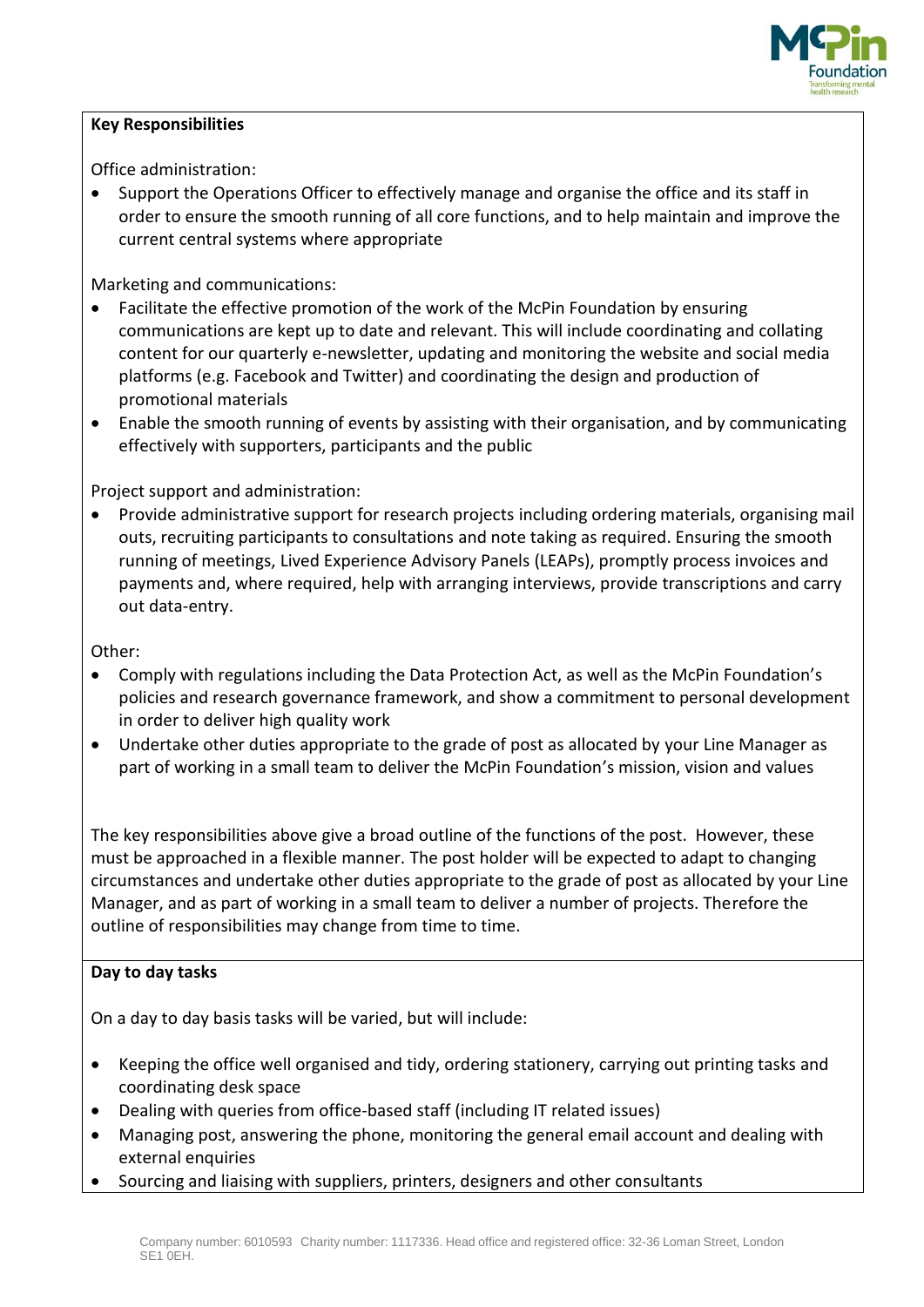

- Arranging travel and accommodation, booking meeting rooms, organising catering and refreshments for events
- Basic financial administration including processing invoices, receipts, petty cash, vouchers and supporting the payroll process
- Communications and social media tasks such as updating and monitoring the McPin website, coordinating the collation of the quarterly e-newsletter content, managing new subscribers, and scheduling social media posts
- Supporting the Operations Officer with staff recruitment and Human Resources data management
- Coordinating team meetings, taking and circulating notes

The Administrator will also provide specific project support and administration, including:

- Assisting with printing and mailing out of surveys and project materials
- Proofreading reports
- Organising project meetings and small consultation events
- Note/minute-taking as required
- Fielding enquiries from peer researchers, service users and their families
- Managing the process of voucher usage for payment to research participants
- Assisting with arranging interviews, transcriptions and data entry when required

#### **Competencies**

A post holder who is meeting the requirements of this role will demonstrate the following competencies in their work:

- **Quality**: Understands scope of own role and how this may develop; works as an effective and responsible team member; prioritises and organises workload effectively; evaluates the quality of own and others' work; raises any quality issues and related risks to the appropriate person.
- **Equality**: Values people as individuals; takes into account own and others' behaviour and its effects on others and takes appropriate action when own or others' behaviours undermine equality and diversity.
- **Information**: Collates, structures and presents data/information using agreed systems and formats; presents information in a way that allows for retrieval of information within the appropriate timescales.
- **Communication**: Communicates effectively, using a range of different media, including email, telephone, social media and the web; maintains accurate and complete records consistent with legislation, policies and procedures; ensures effective communication with a range of people on a range of matters; constructively manages barriers to communication.
- **Team working:** Engages effectively with other team members and with opportunities to influence work objectives and planning; plans and coordinates work, responding well to changing circumstances and multiple priorities; provides effective and appropriate support to others, recognising individual needs and circumstances
- **Efficiency:** works effectively to deadlines, manages multiple tasks, requests help when appropriate